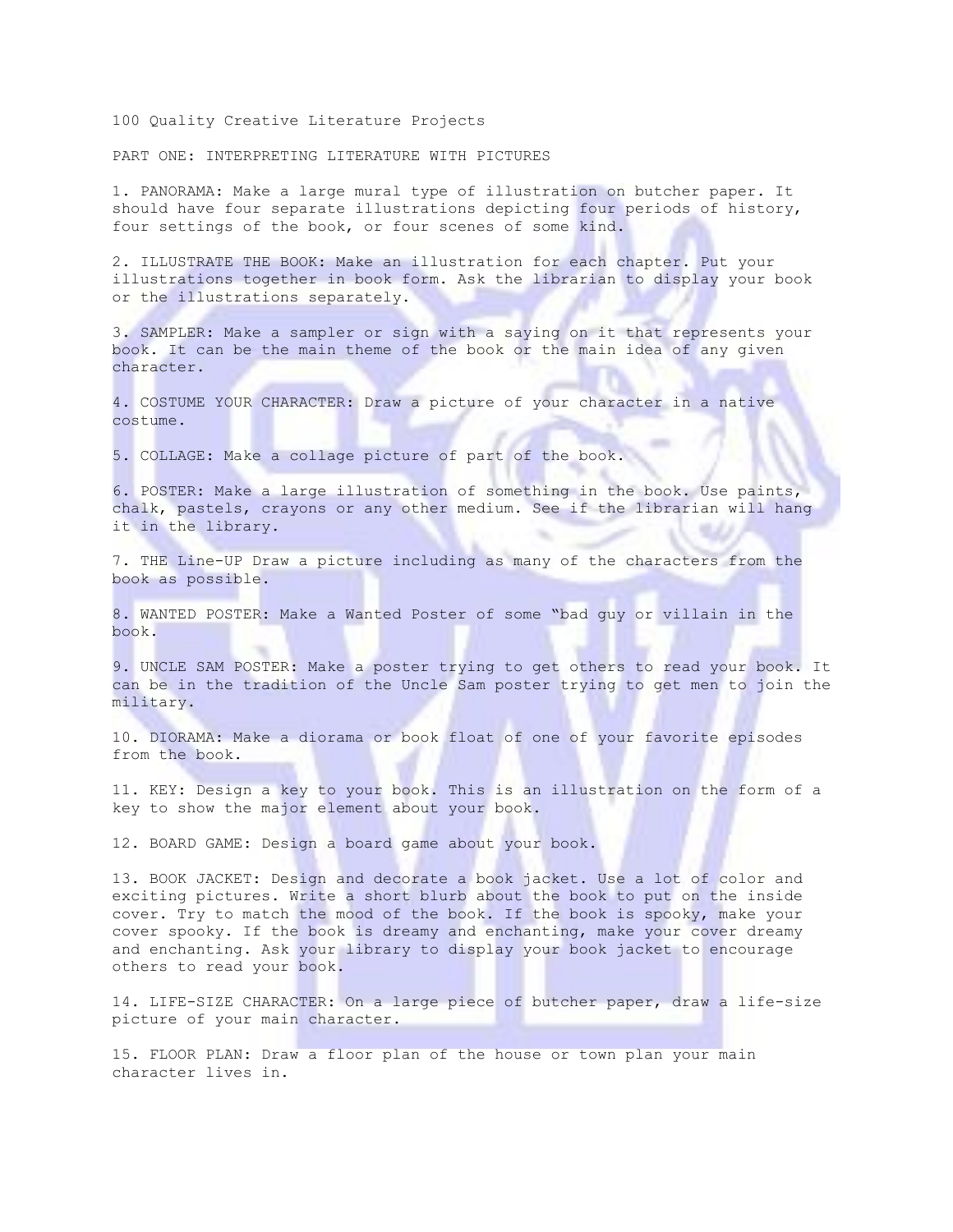16. CARTOON STORY/COMIC STRIP: Using at least six pictures, design a cartoon or comic strip depicting an episode from your book. It can be displayed like comic book or on a roll like a television cartoon.

17. REPRODUCE A FINE WORK OF ART from the period.

18. TRAVEL BROCHURE: Produce a travel brochure inviting people to come to the setting of the book.

19. PLACE MATS Make a set of four place mats depicting different scenes from the book. Perhaps the teacher can laminate them for you.

20. MURAL: Make a large mural of a scene from your book. This should be on butcher paper and be a mammoth scene such as a wagon train traveling west or the Boston Tea Party.

21. MAP: Make a map at least 24" X 35" of the area in which your book takes place. It can be in poster form or it can be a relief map out of clay or flour and salt.

22. MODEL: Make a model out of clay, cardboard, toothpicks, papier- mache', salt and flour, baker's dough, soap, or wood. It could be of the setting or of a character.

23. SLIDE SHOW; Make a slide show depicting an episode from your book or the setting of the book.

24. FILMSTRIP: Make a filmstrip from your book.

25. MOVIE: Make a movie recreating some scene from the book. Show it to the class.

26. DOLL: Make a doll, bear, toy. It could be out of rags, socks, or material.

27. BULLETIN BOARD: Make an eye-catching and interesting bulletin board encouraging the class to read the book or telling about the author's life..

28. MOBILE: Make a mobile illustrating characters and/or scenes from the book.

PART TWO: INTERPRETING LITERATURE WITH WRITING

29. ADD A CHAPTER: Using the same style as in the book, add another chapter. This should be an episode which is believable in terms of what happened before. The same characters with the same personalities should appear.

30. REWRITE A CHAPTER: Take a chapter and rewrite it, fitting it in with what went before and after in the story. Write it in your own words.

31. PLAYWRITE: Rewrite a chapter of the book as a play. Perform it with some of your friends, if you like.

32. SONG: Using the tune of a familiar song, write a song about your book. You will want to perform it for the class. Get some friend to help you.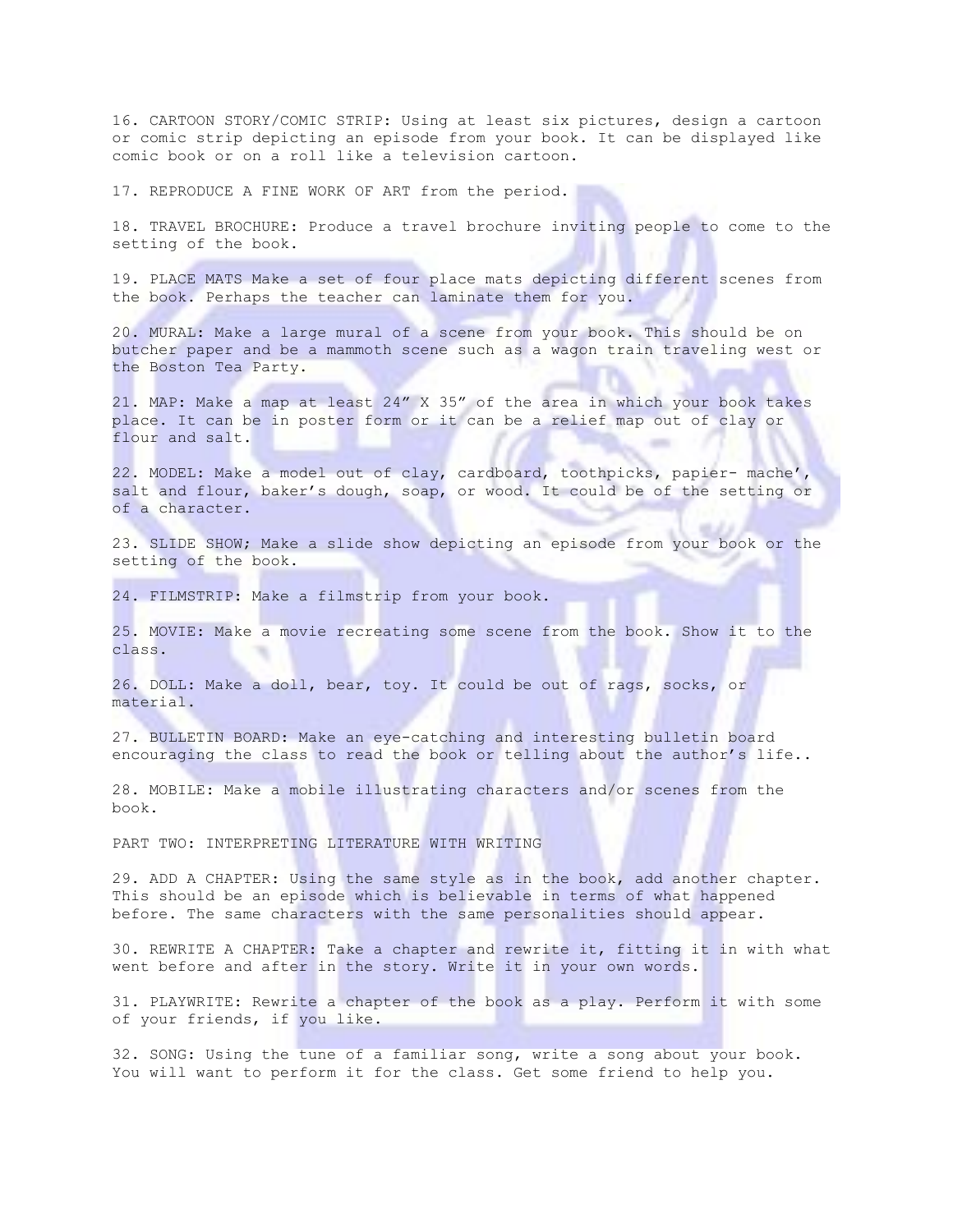33. BE A SCIENTIST: Write a factual report on some scientific aspect of your book. If your book is about mice, write about real mice and compare them to the pretend mice in your book. Explain something mechanical to the class.

34. BEAN HISTORIAN: Do a factual report on the historical time depicted in the book. Why was this time important? How was it different from life today?

35 BE A BIOGRAPHER: Do research on a person from your book and write a short biographical sketch on that person. This could include the author of the book.

36. BE ADVENTUROUS: Write an adventure story using the characters and settings from your book.

37. HERO STORY: Find out about what a hero is. Write a short story including the major elements of the hero story.

38. BOOK REPORT: Read another book in the same series or on the same subject. Compare and contrast it with the major book you read.

39. POEM: Write a poem about the characters or events in your book.

40. RIDDLES & STUMPERS: Try to stump the class. Write question clues about your book.

41. ADVOCACY; Tell all the reasons why something in your book should be so, why a character should be liked, why a conflict exists, why the setting is right for the story.

42. Write an ad regarding something in your book. It could be for the city of Maycomb to come to live in Maycomb.

43. BE A SEMANTICIST: Create a list of cat words, bear words, or any other list of pretend words dealing with the subject of your book. Such as Maycomb words.

44. HIEROGLYPHIC SCROLL: Using a communication device of the times depicted in the book, write a scroll with a key.

45. LETTER TO A CHARACTER: Using correct form, write a letter to someone in the book.

46. LETTER TO THE AUTHOR: Using correct form, write a letter to the author. Tell him/her how you liked the book. Tell him/her how you would have changed the book.

47. CROSSWORD PUZZLE: Using characters, events, places and things from your book, make a crossword puzzle using the best definitions you can find as your clues. Ask the teacher to run copies for the rest of the class to do.

48. ESCAPE PLAN: Write a plan to run away from the setting. Make it complicated.

49. DIARY; Pretending you are a character from the book, write a daily log, journal, or diary.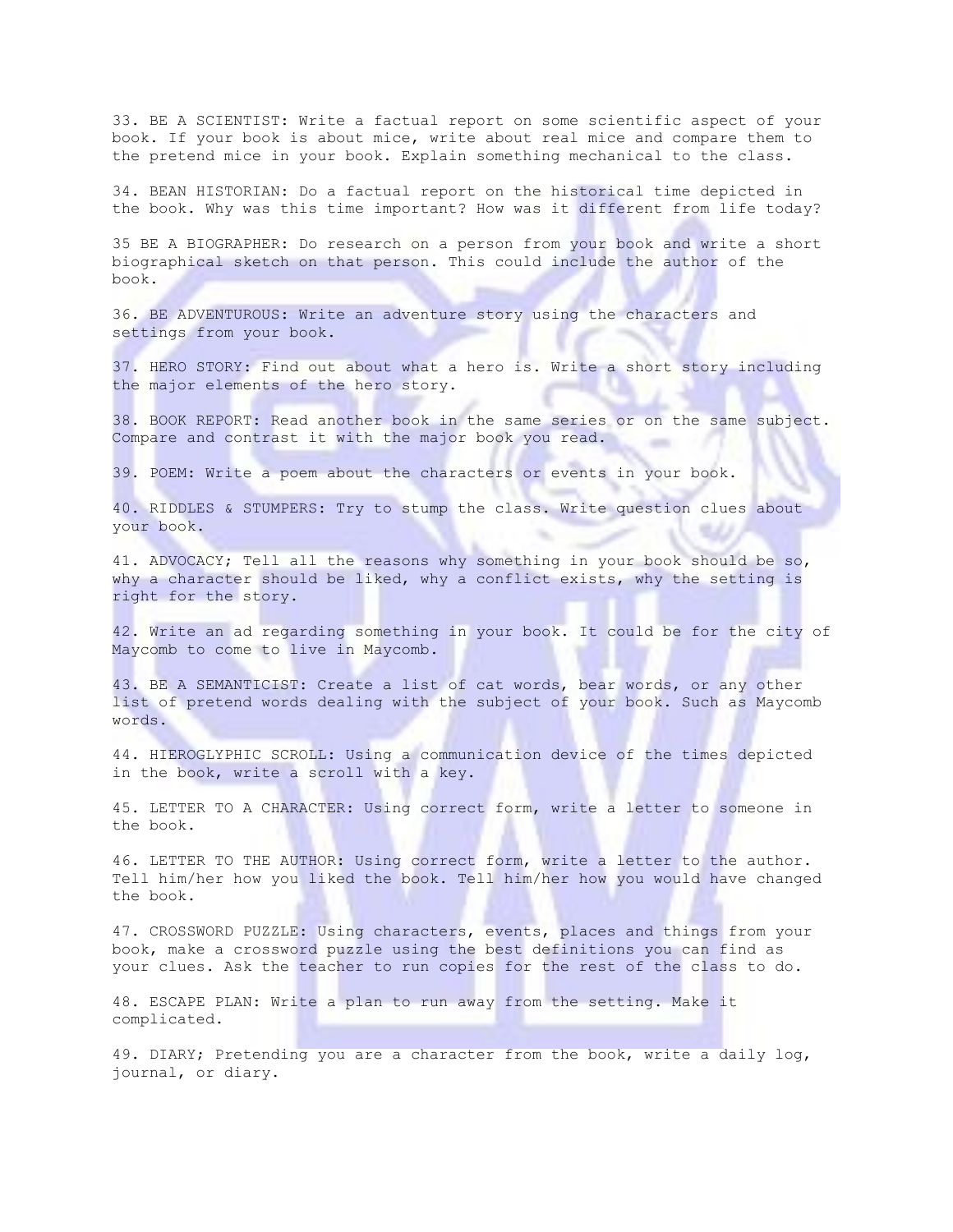50. OPINION: Write your opinion about something in the book.

51. SOLUTION: Write your solution to a problem in the book.

52. PROPHECY: After discovering what a prophecy is, write a prophecy regarding something in the book.

53. LUCKY YOU: Your magic charm will allow you to accompany the children in the story. Choose who you are going with and write the story of your adventure.

54. GENIE: Think of some event in the story. How might magic have helped? If you were in the story, what would you have wished? Use your imagination. Remember that through magic, anything could happen.

55. LOST; You and characters from the book are lost in Disneyland. Imagine what that would be like. Write your adventure. Have fun!

56. TWO POEMS: Read two poems on the theme of the book. Compare them.

57. DICTIONARY: Make a vocabulary list of unusual words from the book.

58. BE THE TEACHER: Create a worksheet. It could be a word search, secret code, maze, etc.

59. JOB DESCRIPTION: Write a job description regarding what some character in the book does.

PART THREE: THINKING/WRITING PROJECTS

POINT OF VIEW

60. ENDING CHANGE: Change the ending of the story and discuss how that change would have changed the book.

61. SCIENTIFIC CHANGE: Change some scientific development in the story and discuss how that change would have changed the book. For example, what if there had been no electricity in the time of Laura Ingalls Wilder or what if there were no cards in a present-day story?

62 SOCIOLOGICAL CHANGE; Change some sociological custom in the story and discuss how that change would have changed the book.

63. HISTORICAL CHANGE: Change some important historical fact in the story and speculate on what things would be like in view of that change. For example, how would the story be different if some slain leader had lived?

64. TIME CHANGE; How would this story be different if it had been 200 years later or 200 years earlier?

65. FINANCIAL CHANGE: Change the financial status and tell what the characters would have been like? What ¡t Scrooge had been poor? What if Oliver had been rich?

66. FIRST-PERSON STORIES: Become something else. Try to get the feeling of this being and write about it. Try thinking from the point of view of that being. Tell about what you like and dislike. For example, be the family pet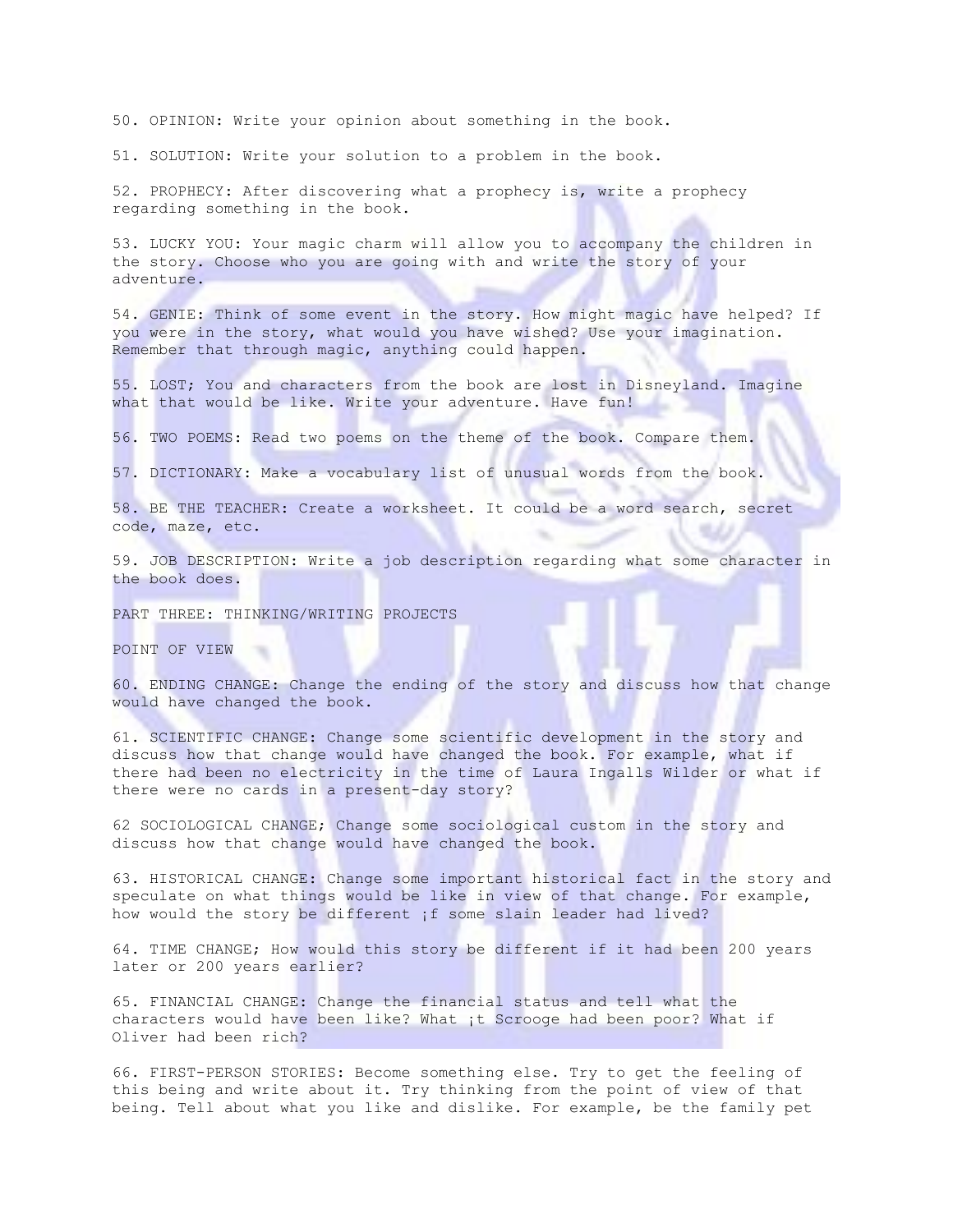in the book or be a little mouse in the house observing the story. You could also be a rock, a plant, or the main character. Think from their point of view!

67. SURVIVAL TRIP: If you were a character from the story and had to take a survival trip, what would you take? Make a list. Prioritize the items on the list. In your new place, what would your government be like? What laws would you have? Who would make decisions? Who would enforce the laws? What kind of homes would you have? What kind of food would you have? Who would work? What would they do?

68. BUSINESS VENTURE: Your characters are going on a business venture. What do they have to do? Design ads, posters, tickets to sell, etc.

69. INVENTION: Design a trap, fancy car, trick car, machine, factory, to fit into the plot and era of the book you read.

70. SECRET CODE: Develop your own secret code. Write a letter to one of the characters in it.

71. HOTEL: Your characters are going to stay the weekend in the hotel. Plan menus, price of rooms, tips, and all expenses. Will the characters like a hotel?

JOURNALISM: Pretend you are on the staff of The Modesto Bee and write a newspaper article about the story.

72. INTERVIEW THE CHARACTER: Interview one of the characters in the book. Write it up.

73. INTERVIEW RELATIVES: Interview pretend relatives of the characters in the book. What information do they give you? Write up your interview.

74. NEWS ARTICLE: Write an article on events that could have happened during the time/setting of the book.

75. EDITORIAL: Write an editorial giving reasons for or against some issue in the book.

76. LETTER TO THE EDITOR: Write a letter to the editor expressing your opinion about some issue in the book.

77. FEATURE ARTICLE: Write a feature article about something in the book such as Daniel's dedication to karate in the "Karate Kid."

78. HOW TO ARTICLE Write an article on how to do something from the book.

PART FOUR: INTERPRETING LITERATURE WITH ORAL EXPRESSION

79. BOOK REVIEW: Plan and give an oral book review.

80. DRAMATIC INTERPRETATION: Read a serious, dramatic selection from the book.

81. HUMOROUSJNTERPRETATION: Read a humorous selection from the book.